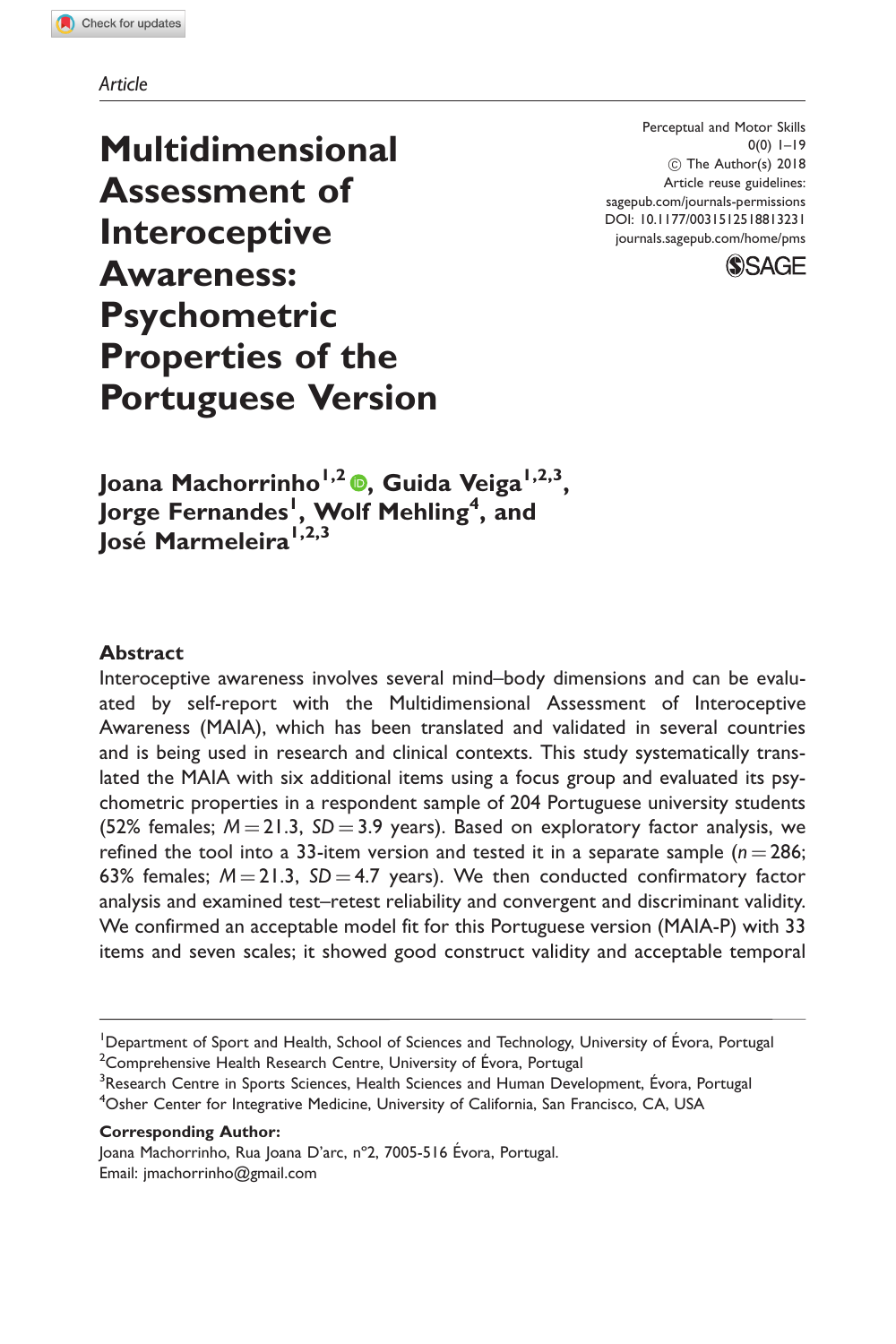reliability, The MAIA-P appears to be valuable for assessing self-reported interoceptive awareness in Portuguese healthy adults.

#### Keywords

interoception, MAIA, psychometrics, translating, validation

## Introduction

Interoception refers to the conscious and unconscious perception of our internal bodily states (Craig, 2008). Interoceptive ascending neural circuits allow visceral sensations, such as heartbeat, thirst, pain, and gastrointestinal discomfort, to provide the basis for subjective feelings and emotions and can become conscious (Calí, Ambrosini, Piccon, Mehling, & Committeri, 2015; Craig, 2008). Over the past decade, the processing of interoceptive sensations has been shown to play a key role in human affect and cognition and to be of major relevance in the study of mind–body approaches and human health (Ceunen, Vlaeyen, & van Diest, 2016; Farb et al., 2015; Khalsa et al., 2018). Considering the importance of interoception for biological homeostasis, emotional and attentional regulation (Craig, 2008), and the integrity of an embodied self (Tsakiris, 2010, 2017), clinical research and therapeutic interventions require a valid measure of interoception and its multiple dimensions (Duquette, 2017). Several authors (Calı´ et al., 2015; Garfinkel & Critchley, 2013; Garfinkel, Seth, Barrett, Suzuki, & Critchley, 2015; Khalsa et al., 2018; Mehling, 2016) have made important efforts to distinguish various dimensions of interoception and to agree on a common taxonomy: objective interoceptive sensitivity (accuracy), self-reported interoceptive sensibility, and interoceptive insight (confidence; formerly awareness), operationalized as metacognitive awareness of interoceptive accuracy.

Mehling et al. (2009) examined the psychometric quality of selected self-report measures related to interoception awareness. These authors reported that the majority of earlier self-report questionnaires assessing interoceptive bodily awareness lacked known systematic development (e.g., Body Perception Questionnaire; Porges, 1993), were insensitive to intervention effects (e.g., Body Responsiveness Questionnaire; Daubenmier, 2005), and did not take into account the important role of attention styles and regulatory aspects of interoception (e.g., Body Awareness Questionnaire; Shields, Mallory, & Simon, 1989). Considering these limitations, Mehling et al. (2012) developed the Multidimensional Assessment of Interoceptive Awareness (MAIA). The MAIA is a questionnaire able to distinguish between different interoceptive attentional styles that can be adaptive (referred to as a receptive, mindful awareness attitude according to Kabat-Zinn, 2008) or maladaptive (e.g., anxiety-driven) in processing interoceptive sensations to regulate emotions and behavior. Thus, through a complex systematic process that involved expert focus groups (with investigators, body awareness therapy instructors, and patients);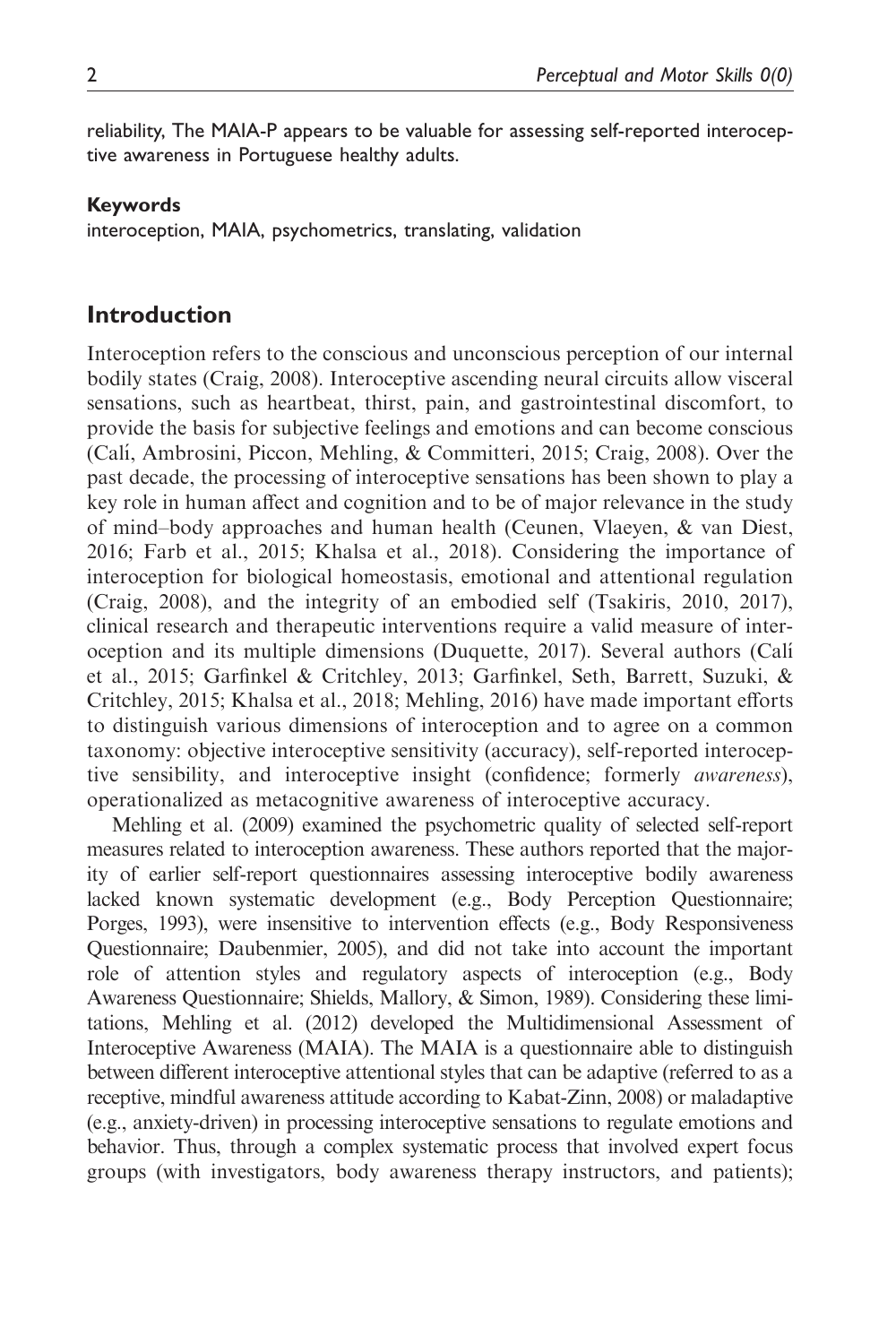individual interviews; evaluation of prior instruments; and a refined conceptual framework, Mehling et al. (2012) developed the MAIA questionnaire and fieldtested it with instructors and students of mind–body therapies, using multiple validation methods. The original MAIA comprises 32 items on eight scales, conceptually organized in five dimensions: (a) Awareness of body sensations (Noticing scale), (b) emotional reaction and attentional response to sensations (Not-Distracting and Not-Worrying scales), (c) capacity to regulate attention (Attention Regulation scale), (d) awareness of mind–body integration (Emotional Awareness, Self-Regulation, and Body Listening scales), and (e) trusting body sensations (Trusting scale). Interoceptive awareness as conceptualized within the MAIA is comparable with the construct of self-reported interoceptive sensibility as proposed by Garfinkel et al. (2015). It is important to note that the MAIA has recently been used for research in clinical samples of persons with eating disorders (Brown et al., 2017), posttraumatic stress (Mehling et al., 2017), chronic pain (de Jong et al., 2016), depression (Fissler et al., 2016), alexithymia (Muir, Madill, & Brown, 2017; Zamariola, Vlemincx, Luminet, & Corneille, 2018), and autism spectrum disorders (Mul, Stagg, Herbelin, & Aspell, 2018).

The MAIA has been translated into 20 languages, and it has been validated for eight of these translations (Chinese, German, Italian, Korean, Lithuanian, Persian, Polish, and Spanish), showing good overall psychometric properties (Root Mean Square Error of Approximation  $[RMSEA] = 0.023 - 0.072$ ; Standardized Root Mean-Square Residual  $[SRMR] = 0.056-0.072$ ; Comparative Fit Index  $[CFI] = 0.850-0.974$ . Three validation studies found different structured models (Baranauskas, Grabauskait, & Griskova-Bulanova, 2016; Brytek-Matera & Koziel, 2015; Gim, Sim, & Cho, 2016), and most studies have found low internal consistency in both Not-Distracting and Not-Worrying scales. The Not-Distracting scale relates to the emotional reaction and the attentional response to sensations and assesses the tendency to ignore negative body sensations such as pain or discomfort; the Not-Worrying scale assesses the tendency not to experience emotional distress with such negative body sensations (Mehling et al., 2012). In addition, these are the only MAIA scales with reversed items. To address this internal consistency limitation, Mehling and collaborators provided six additional items, which were included in this study. As there was no interoceptive awareness assessment tool adapted for use in Portugal, this study translated the original 32 items of the MAIA and the six additional items and assessed its psychometric properties in a Portuguese population.

# Method

## Participants and Procedures

This study was approved by the Ethics Committee of the University of Evora, Portugal and was carried out in accordance with the standards set by the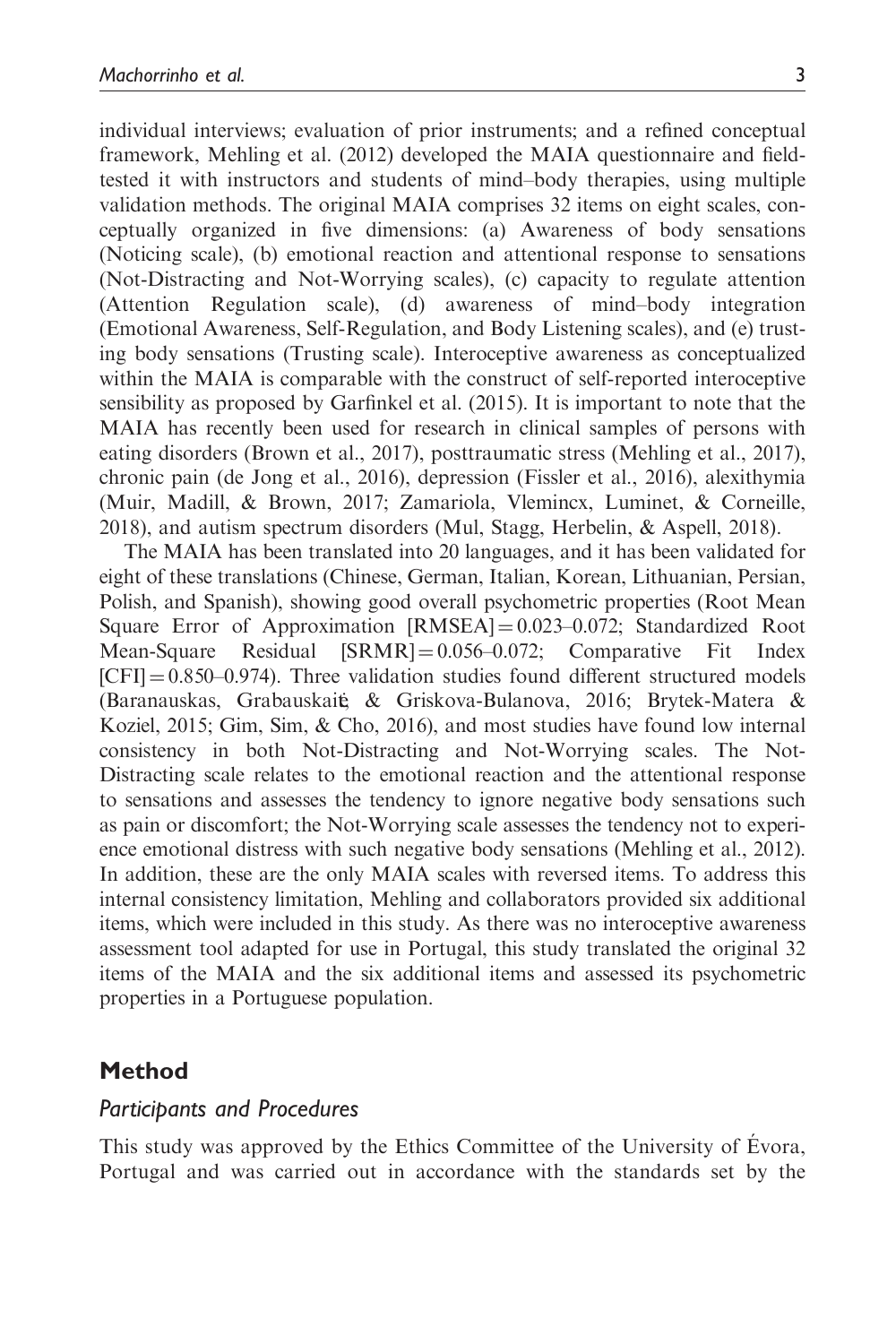Helsinki Declaration (General Assembly of the World Medical Association, 2014). The validation procedure of this Portuguese version of the MAIA included three key steps: (a) a systematic translation with a focus group, (b) an exploratory factor analysis (EFA) of the MAIA-P, and (c) a confirmatory factor analysis (CFA) of the modified MAIA-P. A total of 497 students from the University of Evora (Portugal) participated. In the focus-group phase, participants were seven university students with similar sociodemographic characteristics to the ones of separate participant subgroup Samples A and B (*M* age  $=$  23.3 years; 86% females) from different curriculum areas (e.g., psychology, sports sciences, psychomotor therapy, arts). Sample A was composed of 204 participants (51.9% female; M age = 21.3,  $SD = 3.9$  years; age range  $= 18-43$  years) who completed the first version of the translated Portuguese MAIA (MAIA-Pa), including the six additional items for the two scales with low consistency reliability in prior research. Based on findings from this EFA, we created a second, revised Portuguese version of the MAIA (MAIA-Pb), which was completed by Sample B consisting of a separate comparable group of 286 participants (62.9% female; M age = 21.3,  $SD = 4.7$  years; age range = 18–45 years).

Sample characteristics are shown in Table 1. Participants of Sample A did not differ statistically from those in Sample B in terms of age or experience in mind–body practices, but Sample B had more female students. Both MAIA-P versions required approximately 10 minutes to complete. Fifteen days after Sample B was assessed, 20 participants from this sample were retested for test–retest reliability. Similar to the procedures in the original validation (Mehling et al., 2012), 40 students additionally completed Portuguese versions of the State and Trait Anxiety Inventory (STAI; Silva, 2003) and the Five Facets of Mindfulness Questionnaire (FFMQ; Gregório & Gouveia, 2011) to probe convergent and discriminatory construct validity. Participants in the retest and construct validity groups did not differ statistically from those in Sample B in terms of age and sex. Participants also completed a questionnaire about sociodemographics and provided information about past and current experience in mind–body practices (e.g., yoga, meditation, martial arts, etc.; see Table 1).

# MAIA Translation Into Portuguese

As recommended by Epstein, Santo, and Guillemin (2015), we adapted the MAIA into Portuguese using a systematic translation with the aid of a focus group. Three native Portuguese speakers, fluent in English and familiar with the concepts of interoception and mindfulness, independently translated the 38 items of the English MAIA version into Portuguese. The three Portuguese versions were discussed by these experts to ensure the conceptual equivalence of the items. The consensus version was then cognitively tested in a 1-hour focus group of seven university students, led by two moderators who documented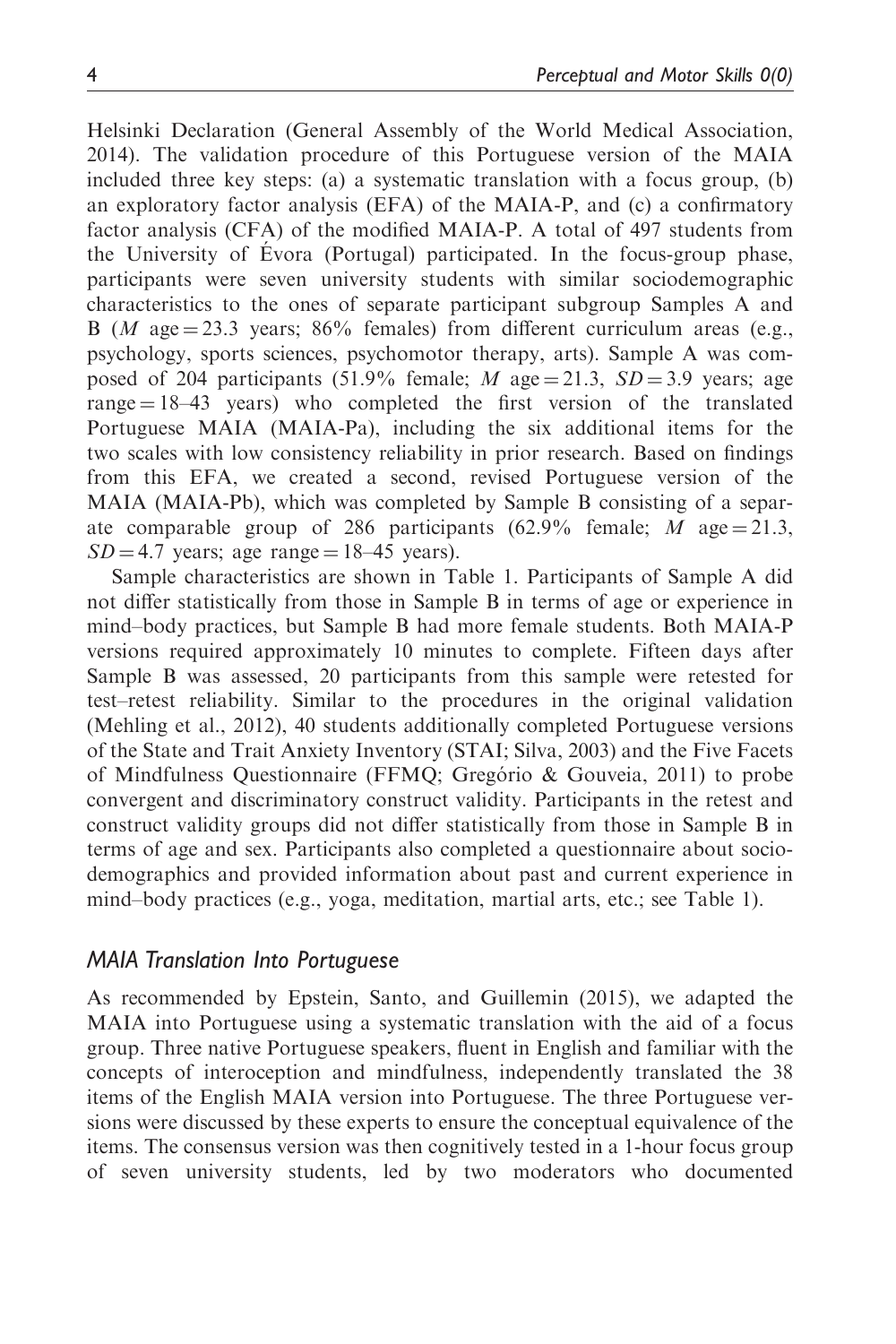|                     | Sample A<br>$(N = 204)$ |      | Sample B<br>$(N = 286)$ |      |       |
|---------------------|-------------------------|------|-------------------------|------|-------|
|                     | n                       | ℅    | $\mathsf{n}$            | %    | $p^*$ |
| Age (years)         |                         |      |                         |      | .838  |
| Mean $\pm$ SD       | $21.3 \pm 3.9$          |      | $21.3 \pm 4.7$          |      |       |
| Range               | $18 - 43$               |      | $18 - 45$               |      |       |
| Sex                 |                         |      |                         |      | .015  |
| Female              | 106                     | 51.9 | 180                     | 62.9 |       |
| Mind-body practices |                         |      |                         |      | .606  |
| Never tried         | 128                     | 62.7 | 187                     | 65.4 |       |
| Some experience     | 76                      | 37.3 | 98                      | 34.6 |       |
| Current practice    |                         |      |                         |      | .785  |
| Yes                 | 15                      | 7.4  | 9                       | 6.7  |       |
| No                  | 61                      | 29.9 | 79                      | 28.0 |       |
| Types of practice   |                         |      |                         |      | .286  |
| Yoga                | 27                      | 13.2 | 33                      | 11.7 |       |
| Meditation          | 3                       | 1.5  | 12                      | 4.3  |       |
| Martial arts        | 33                      | 16.2 | 35                      | 12.4 |       |
| Reiki               | $\overline{2}$          | 1.0  | 9                       | 3.2  |       |
| Various             | $\mathbf{L}$            | 5.4  | 9                       | 3.2  |       |

Table 1. General Characteristics of the Participants.

 $*$ p values obtained from independent samples t test for continuous variables and from chisquare test for nominal variables.

suggestions and comments and audio-recorded the meeting. Using the input from these focus-group participants and moderators (J. Mac and J. Mar), several items were revised for a consensual version of the questionnaire (MAIA-Pa).

#### **Instruments**

The MAIA (Mehling et al., 2012). As noted in the introduction to this article, the MAIA is a self-report questionnaire with 32 items within eight scales that measure interoceptive bodily awareness: (a) Noticing (awareness of uncomfortable, pleasant, and neutral body sensations), consisting of four items (e.g., ''I notice when I am uncomfortable in my body."),  $r = .69$ ; (b) Not-Distracting (tendency to self-distract or not from body sensations of pain or discomfort), consisting of three items (e.g., ''When I feel pain or discomfort, I try to power through it.''),  $r = .66$ ; (c) Not-Worrying (ability to maintain emotional balance with sensations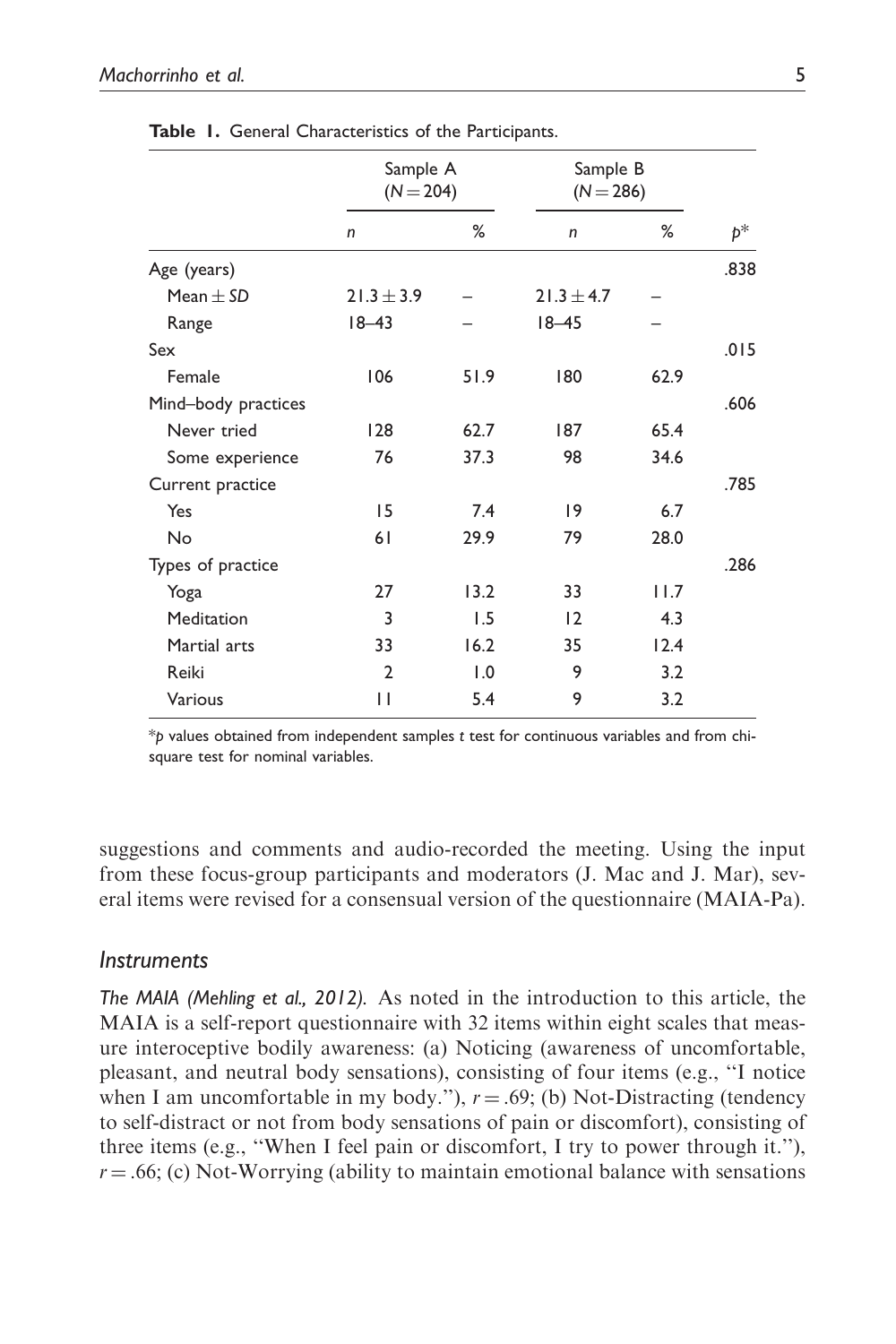of pain or discomfort), consisting of three items (e.g., ''I can notice an unpleasant body sensation without worrying about it."),  $r = .67$ ; (d) Attention Regulation (ability to control attention to body sensations), consisting of seven items (e.g., ''I can maintain awareness of my inner bodily sensations even when there is a lot going on around me."),  $r = .87$ ; (e) Emotional Awareness (awareness of the relation between body sensations and emotional states), consisting of five items (e.g., "I notice how my body changes when I am angry."),  $r = .82$ ; (f) Self-Regulation (ability to regulate distress by pain attention to body sensations), consisting of four items (e.g., ''When I feel overwhelmed I can find a calm place inside.''),  $r = .83$ ; (g) Body Listening (tendency to active listening body to insight), consisting of three items (e.g., "I listen to my body to inform me about what to do."),  $r = .82$ ; and (h) Trusting (experience one's body as safe), consisting of three items (e.g., ''I am at home in my body."),  $r = .79$ . Participants are asked to rate on a 6-point Likert scale (0: never; 5: always) how often each statement applies to them. Higher scores represent more positive interoceptive awareness (Mehling et al., 2012). Most of the scales from the original MAIA have shown good reliability. In the original MAIA version, both scales Not-Distracting and Not-Worrying showed lower internal consistency ( $\alpha = .66$ ,  $\alpha = .67$ , respectively), as confirmed in other cross-cultural adaptations (Abbasi, Ghorbani, Hatami, & Lavasani, 2015; Bornemann, Herbert, Mehling, & Singer, 2014; Brytek-Matera & Koziel, 2015; Calí et al., 2015; Lin, Hsu, Mehling, & Yeh, 2017; Valenzuela-Moguillansky & Reyes-Reyes, 2015). As these scales are the only three-item scales with reversed items, Mehling and collaborators developed three additional items for each scale, resulting in a preliminary 38-item questionnaire. Therefore, the current study tested the translated MAIA-P with the six additional preliminary items.

FFMQ (Baer, Smith, Hopkins, Krietemeye, & Toney, 2006). The FFMQ is a 39-item questionnaire assessing five mindfulness dimensions: (a) the ability to observe body sensations; (b) the ability to describe emotions; (c) the ability to act with awareness; (d) the ability of nonjudging; and (e) nonreactivity to inner experience. The FFMQ has shown good convergent validity with the MAIA (Bornemann et al., 2014; Mehling et al., 2012). Although the Portuguese version of the FFMQ (Gregório  $\&$  Gouveia, 2011) has one item less than the original version, the five subscales have shown good reliabilities.

The STAI (Spielberger, 1983). The STAI is a self-report questionnaire comprised of two 20-item scales that measure state and trait anxiety. As in the validation of the original MAIA, the trait anxiety scale was used as a discriminatory validity measure. The Portuguese version that we used resulted from multiple complex adaptation studies, and it has been shown to have adequate psychometric properties (alpha for state-anxiety: .91 for men and .93 for women; alpha for traitanxiety: .89) and relative independence between the scales (Lourenco  $&$  Parreira, 2012; Silva, 2003).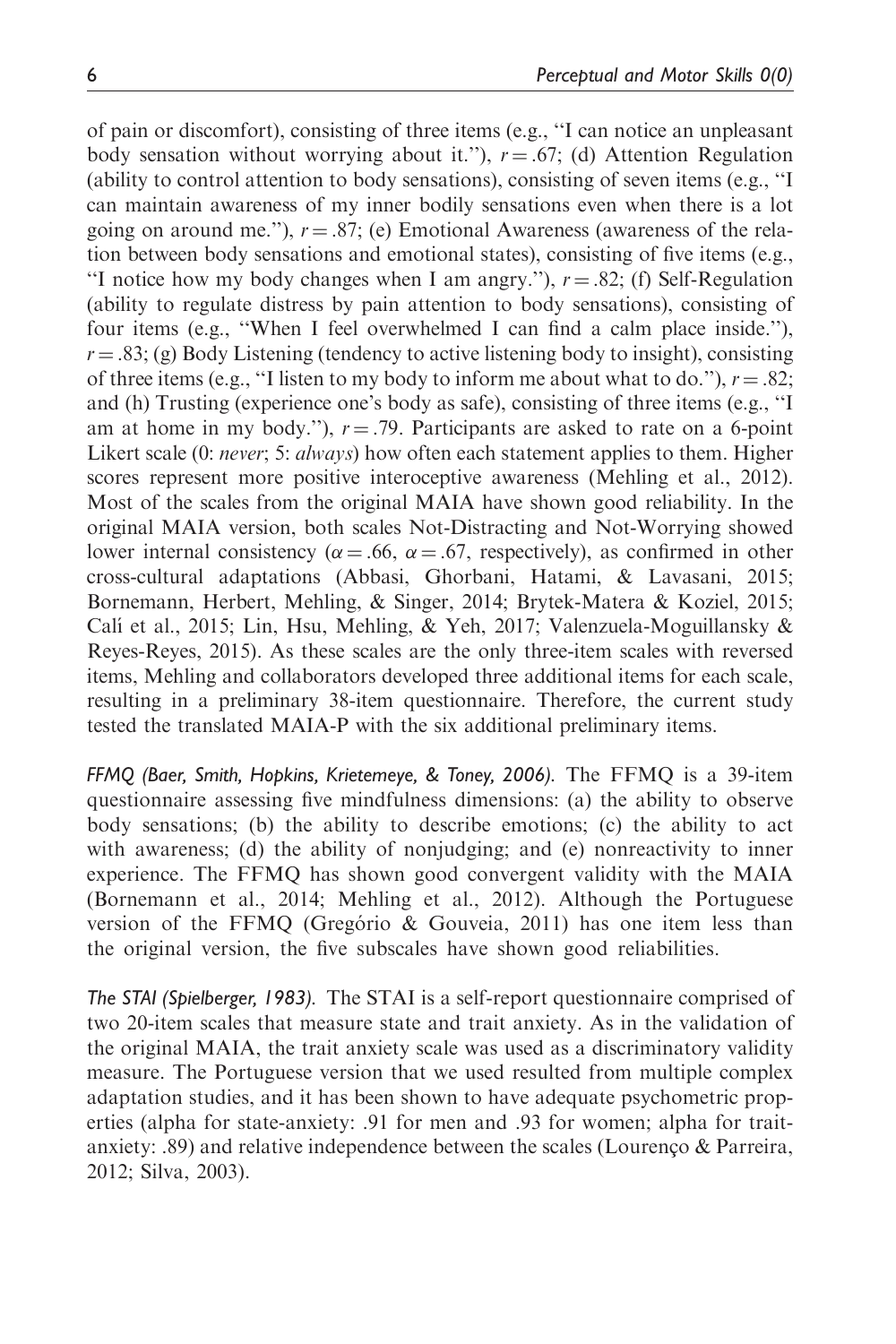#### Data Analysis

Descriptive data (means and standard deviations), and distribution skewness and kurtosis were obtained for all variables derived from Sample A (MAIA-Pa), and we assessed the internal consistency of the translated MAIA-Pa scales. Subsequently, to explore the underlying factor structure of the MAIA-Pa, we subjected the 38 test items to EFA, using principal components analysis as the extraction method, with both obliquus direct oblimin and orthogonal varimax rotation methods, allowing for the factors on our Portuguese version to be interrelated or not. Noticing that all the primary outcomes were similar when applying both methods, we accepted the results from varimax rotation, and these are presented in this article. We confirmed that our data were suitable for factor analysis by testing for skewness and kurtosis (distribution between  $-1.5$  and 1.5), Bartlett's Test of Sphericity, and Kaiser–Meyer–Olkin (KMO) measure for sample adequacy, judging them as adequate when the value was above .70 ( $p < .001$ ; Leech, Barrett, & Morgan, 2005). The factor count was limited to the theoretically assumed eight factors.

After discussion of the EFA results, we made modifications to the questionnaire and repeated the statistical procedures described earlier on the revised version MAIA-Pb with a seven-factor structure. We confirmed the seven-factor structure of the MAIA-Pb through a CFA. The model fit was evaluated using CFI, RMSEA, SRMR, and the ratio  $\chi^2/df$ , following recommendation values of Kline (2005) and Brown (2015) for an adequate model fit (CFI  $> 0.9$ ; RMSEA <.08 [ideal if <.06]; SRMR <0.1 and  $\chi^2/df$  <.3).

Finally, for testing convergent and discriminatory validity of the MAIA-Pb, we calculated correlations with both FFMQ and STAI. Test–retest reliability was assessed with intraclass correlation coefficient using a two-way mixed model with measures of consistency, considering reliability as low if  $\lt$  5, as moderate when between .5 and .75, as good between .75 and .9, and as excellent if  $>$  .9 (Koo & Li, 2016).

Few values ( $\langle 5\% \rangle$ ) were missing, and Little's MCAR test ( $p > .05$ ) indicated that these were missing at random. Therefore, all participants were included, and missing values were replaced by the mean value of the respective item scores. All statistical analyses were conducted using version 24.0 of SPSS for windows including AMOS (IBM Corp., 2017).

# **Results**

The results from Bartlett's test  $(\chi^2 = 3510.44; p < .001)$  and Kaiser-Meyer-Olkin (KMO  $=$  .786), as well as skewness and kurtosis values showed that our data were suitable for factor analysis. Table 2 shows the results of the EFA with similarities between items' distribution of the MAIA-Pa and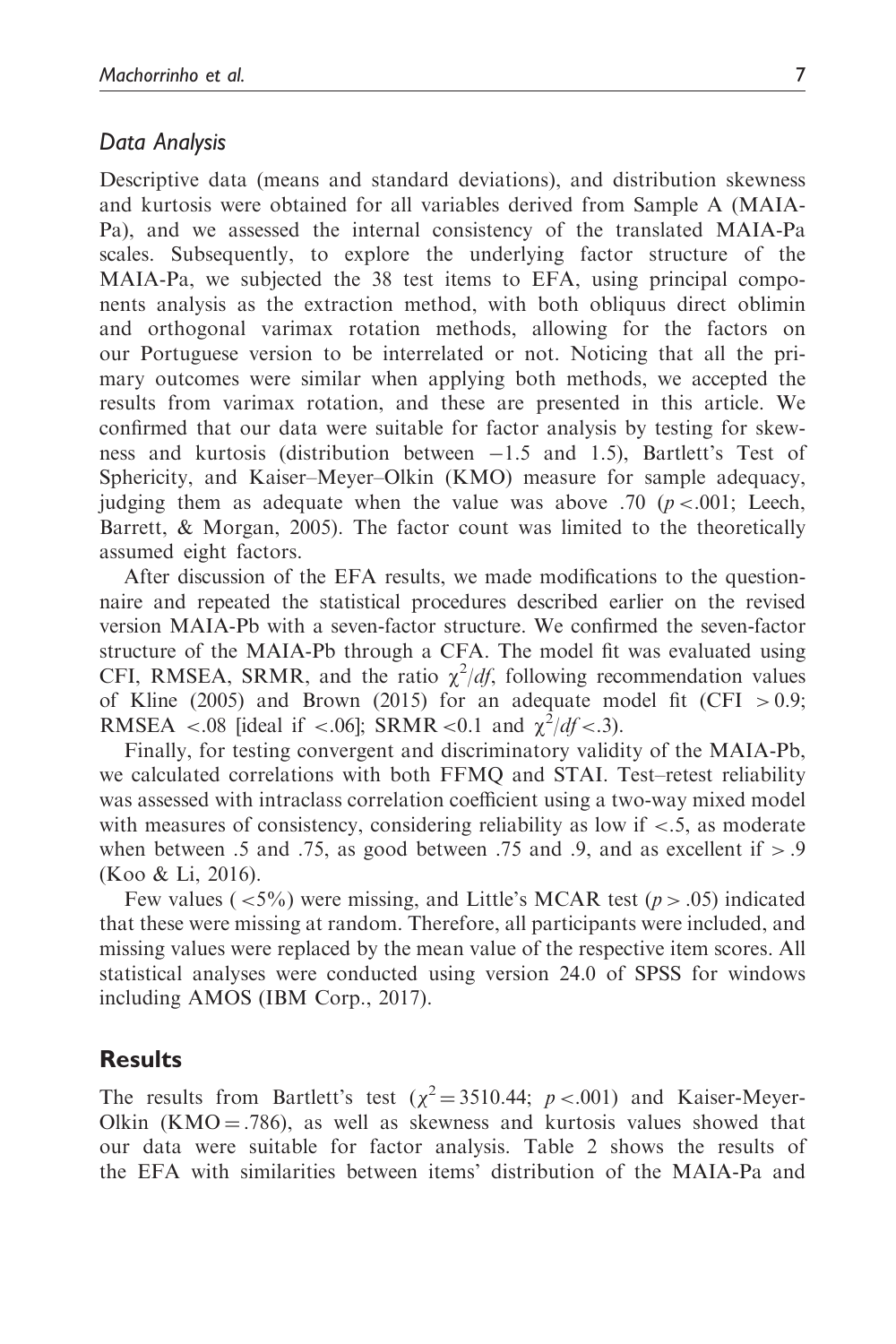the original MAIA, with all item loading >.49 on their keyed factor (explaining 60% of the variance), except for Item 4 (Noticing) and Item 14 (Not Worrying). However, the eight-factor structure was not confirmed. The eighth factor included only loose items (4, 14, and 17) with no relation to any of the original MAIA scales. Items 29 to 35, originally regarded as two different scales (Self-Regulation and Body Listening), loaded on one single factor. Items 4 and 14 showed low and crossed factor loadings and, therefore, were excluded from the MAIA-Pa. Regarding the Not-Distracting and Not-Worrying scales, we excluded Items 5, 6 (Not-Distracting), and 11 (Not-Worrying) due to low factor loadings and low item-scale correlations ( <.48), which resulted in an increase of both scales' consistency reliability.

The resulting seven-factor structure of the MAIA-Pb was confirmed by the CFA showing an adequate model fit:  $\chi^2 = 1206.9$ ;  $p < .001$ ;  $\chi^2/df = 2.55$ ; RMSEA =  $0.074$  (90% CI [.069, .079], p-close <.001); SRMR = 0.072;  $CFI = 0.82$ . As shown in the path diagram in Figure 1, all items loaded on the expected factor, and factor loadings ranged from .50 to .97. Only five (1, 2, 4, 8, and 11) of the final 33 items showed factor loadings lower than .60. Table 3 shows means, standard deviations, and Cronbach's alphas for the seven scales, together with scale–scale correlations.

The internal consistencies of the MAIA-Pb scales varied between .61 (Noticing) and .86 (Attention Regulation), demonstrating that the psychometric properties of the Portuguese scales are sufficient to good. In addition, the seven scales of the MAIA-Pb were partly intercorrelated, as expected (Mehling et al., 2012), and showed adequate values of test–retest reliability, particularly for the Emotional Awareness, Self-Regulation, and Trusting scales ( > .82). Regarding convergent validity, the MAIA-Pb scales correlated positively with FFMQ scales, except scale Noticing. Regarding discriminatory validity, Not-Distracting, Not-Worrying, and Trusting scales correlated negatively with STAI scales, but correlations did not reach statistical significance (Table 4).

# **Discussion**

In the present study, we developed a Portuguese version of the MAIA and examined its psychometric properties in two nonclinical Portuguese university student samples. To the best of our knowledge, this was the first adaptation and validation of a self-report interoception assessment tool for the Portuguese population. Considering previous concerns about the internal consistency of two MAIA scales—Not-Distracting and Not-Worrying (Mehling, 2016)—in the current study, we worked with six additional items proposed by the Mehling team that added up to a 38-item preliminary version of a Portuguese MAIA-P for our field-test. Following a systematic translation based on a focus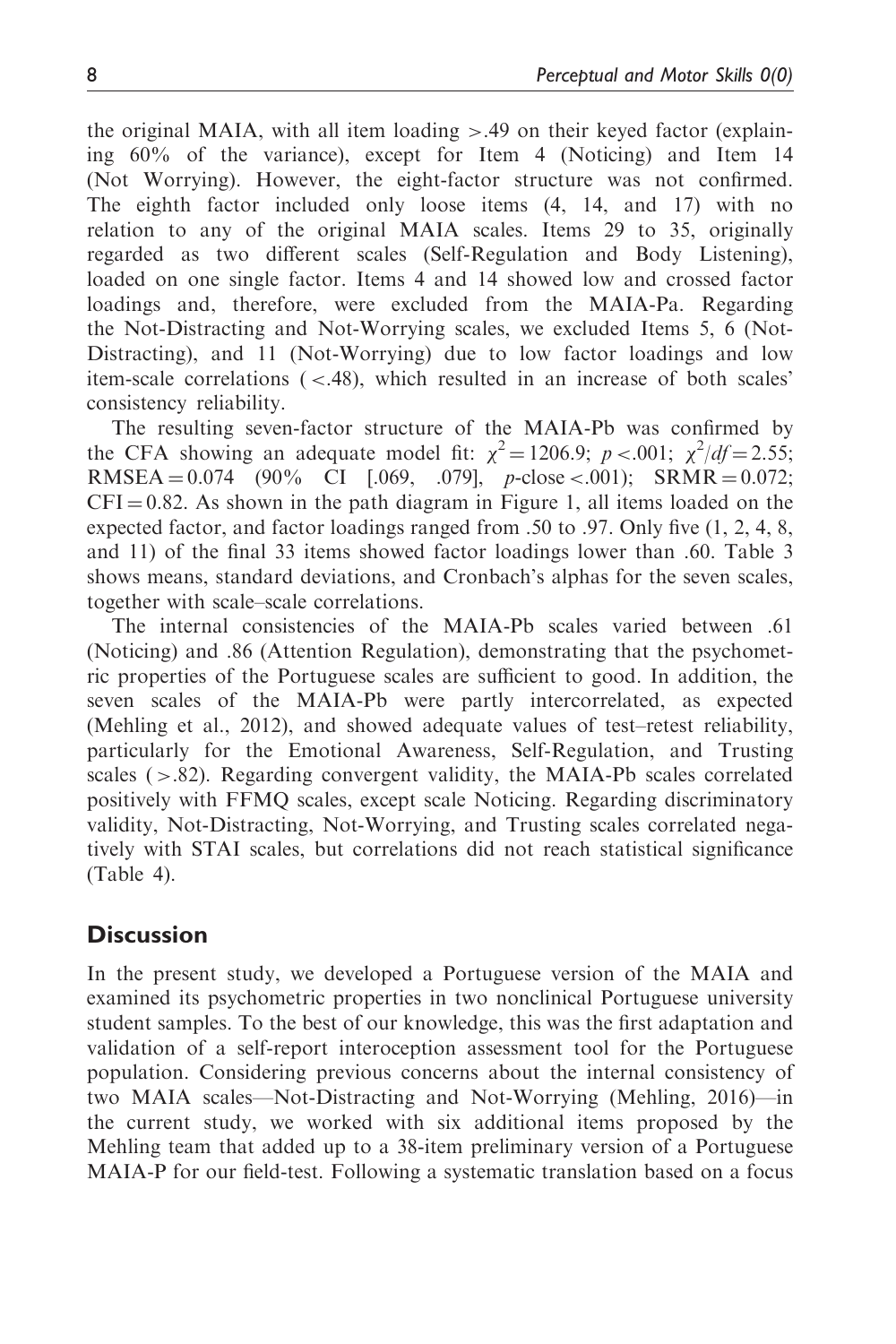|                            |             |             |         | Factors                 |      |                  |                |         |
|----------------------------|-------------|-------------|---------|-------------------------|------|------------------|----------------|---------|
| Scale name and items       | $\mathsf I$ | $\mathbf 2$ | 3       | $\overline{\mathbf{4}}$ | 5    | $\boldsymbol{6}$ | $\overline{7}$ | 8       |
| Noticing                   |             |             |         |                         |      |                  |                |         |
| T                          | .606        |             |         |                         |      |                  |                |         |
| $\overline{2}$             | .628        |             |         |                         |      |                  |                |         |
| 3                          | .662        |             |         |                         |      |                  |                |         |
| $\overline{\mathbf{4}}$    |             |             |         |                         | .352 |                  |                | $-.386$ |
| Not-Distracting            |             |             |         |                         |      |                  |                |         |
| 5                          |             | .536        |         |                         |      |                  |                |         |
| $\boldsymbol{6}$           |             | .563        |         |                         |      |                  |                |         |
| $\overline{7}$             |             | .810        |         |                         |      |                  |                |         |
| 8                          |             | .840        |         |                         |      |                  |                |         |
| 9                          |             | .807        |         |                         |      |                  |                |         |
| $\overline{10}$            |             | .787        |         |                         |      |                  |                |         |
| Not-Worrying               |             |             |         |                         |      |                  |                |         |
| $\mathbf{H}$               |             |             | .498    |                         |      |                  |                |         |
| 12                         |             |             | .794    |                         |      |                  |                |         |
| 13                         |             | $-.313$     | .670    |                         |      |                  |                |         |
| 4                          |             | $-.407$     | .366    |                         |      |                  |                | .309    |
| 15                         |             |             | .707    |                         |      |                  |                |         |
| 16                         |             |             | .702    |                         |      |                  |                |         |
| Attention Regulation       |             |             |         |                         |      |                  |                |         |
| 17                         |             |             |         | .545                    |      |                  |                | $-.399$ |
| 8                          |             |             |         | .708                    |      |                  |                |         |
| 9                          |             |             |         | .575                    |      |                  |                |         |
| 20                         |             |             |         | .737                    |      |                  |                |         |
| 21                         |             |             |         | .759                    |      | .309             |                |         |
| 22                         |             |             |         | .546                    |      |                  |                |         |
| 23                         |             |             |         | .557                    |      |                  |                |         |
| <b>Emotional Awareness</b> |             |             |         |                         |      |                  |                |         |
| 24                         |             |             |         |                         | .494 |                  |                |         |
| 25                         |             |             | $-.367$ |                         | .515 |                  |                |         |
| 26                         |             |             |         |                         | .771 |                  |                |         |
| 27                         |             |             |         |                         | .738 |                  |                |         |
| 28                         |             |             |         |                         | .778 |                  |                |         |

## Table 2. Exploratory Factor Analysis: Rotated Components Matrix.

(continued)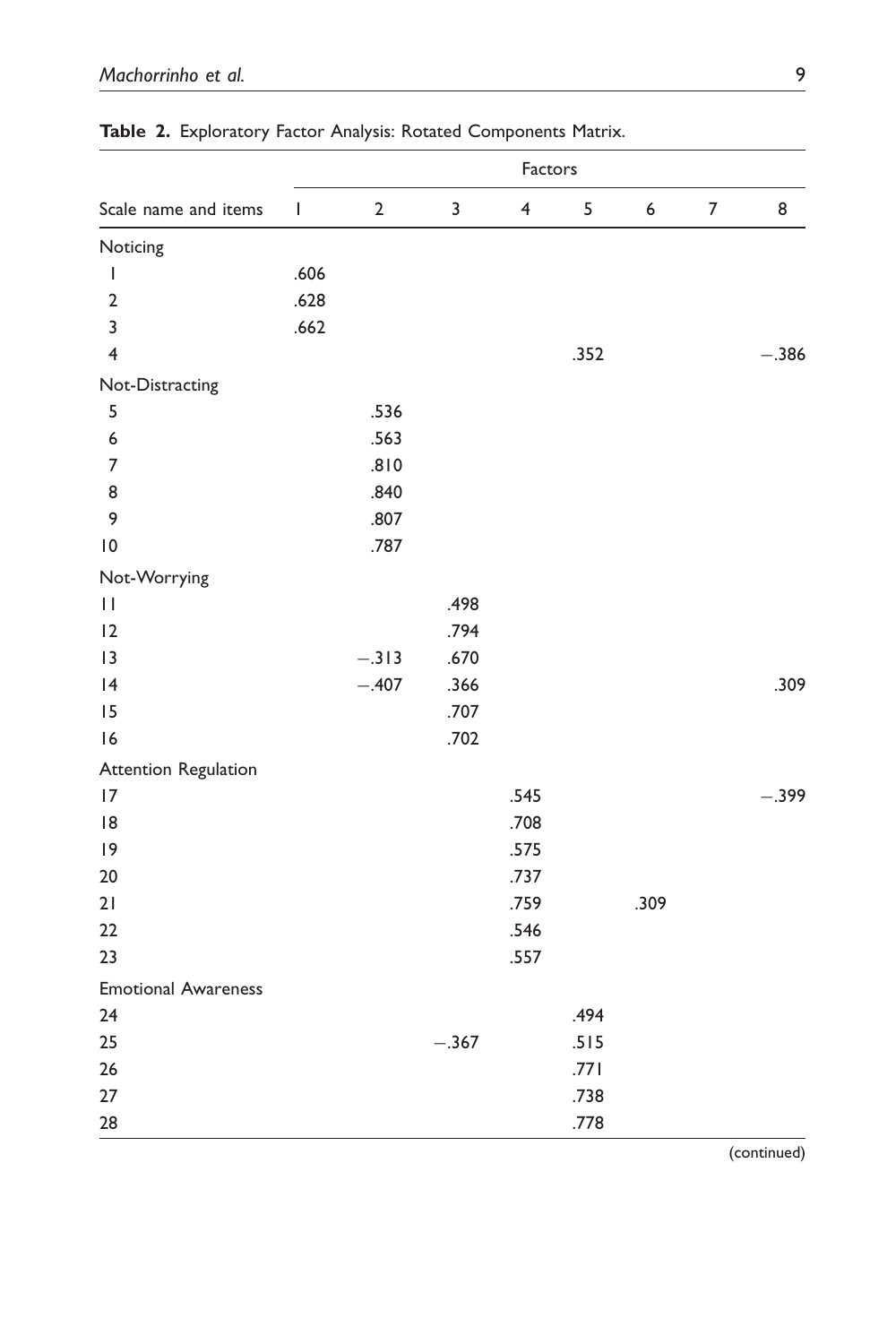|                       |   |                |   | Factors        |   |      |                |   |
|-----------------------|---|----------------|---|----------------|---|------|----------------|---|
| Scale name and items  | I | $\overline{2}$ | 3 | $\overline{4}$ | 5 | 6    | $\overline{7}$ | 8 |
| Self-Regulation       |   |                |   |                |   |      |                |   |
| 29                    |   |                |   | .311           |   | .586 |                |   |
| 30                    |   |                |   | .356           |   | .560 |                |   |
| 31                    |   |                |   | .328           |   | .496 |                |   |
| 32                    |   |                |   |                |   | .720 |                |   |
| <b>Body Listening</b> |   |                |   |                |   |      |                |   |
| 33                    |   |                |   |                |   | .653 |                |   |
| 34                    |   |                |   |                |   | .776 |                |   |
| 35                    |   |                |   |                |   | .763 |                |   |
| <b>Trusting</b>       |   |                |   |                |   |      |                |   |
| 36                    |   |                |   |                |   |      | .835           |   |
| 37                    |   |                |   |                |   |      | .838           |   |
| 38                    |   |                |   | .406           |   |      | .642           |   |

#### Table 2. Continued

Note. Extraction method: principal component analysis. Rotation method: varimax.

group with cognitive interviews, a revision of the questionnaire following the EFA results, and a CFA, we propose this final Portuguese version of the MAIA (MIAIA-P) with 33 items and seven factors showing acceptable to good psychometric properties.

Due to the subjective self-report nature of the information collected by the MAIA (emotions and body sensations), achieving a conceptual equivalence (Sun & Pju, 2009) during the linguistic translation was a challenging process. Therefore, we followed a systematic translation as recommended by recent guidelines of Epstein et al. (2015) that had resulted from a systematic review of the efficacy of the most common and updated translation methods. With this in mind, the translators who participated in the current validation of the MAIA-P had high theoretical and practical knowledge in mind–body concepts and related therapies, and the process involved three independent translations followed by an in-person meeting to create a consensus version. Subsequently, a university student focus group was conducted and moderated by the authors of this study following focus-group moderation and analysis guidelines by Carey & Asbury (2016) and Krueger (2014).

This validation study was conducted with native Portuguese speakers with similar demographic characteristics to those of previous studies, in terms of age (mean and range) and application context (academic; Abbasi et al., 2015; Calı´ et al., 2015). Overall, the EFA factor loadings of the items were very similar to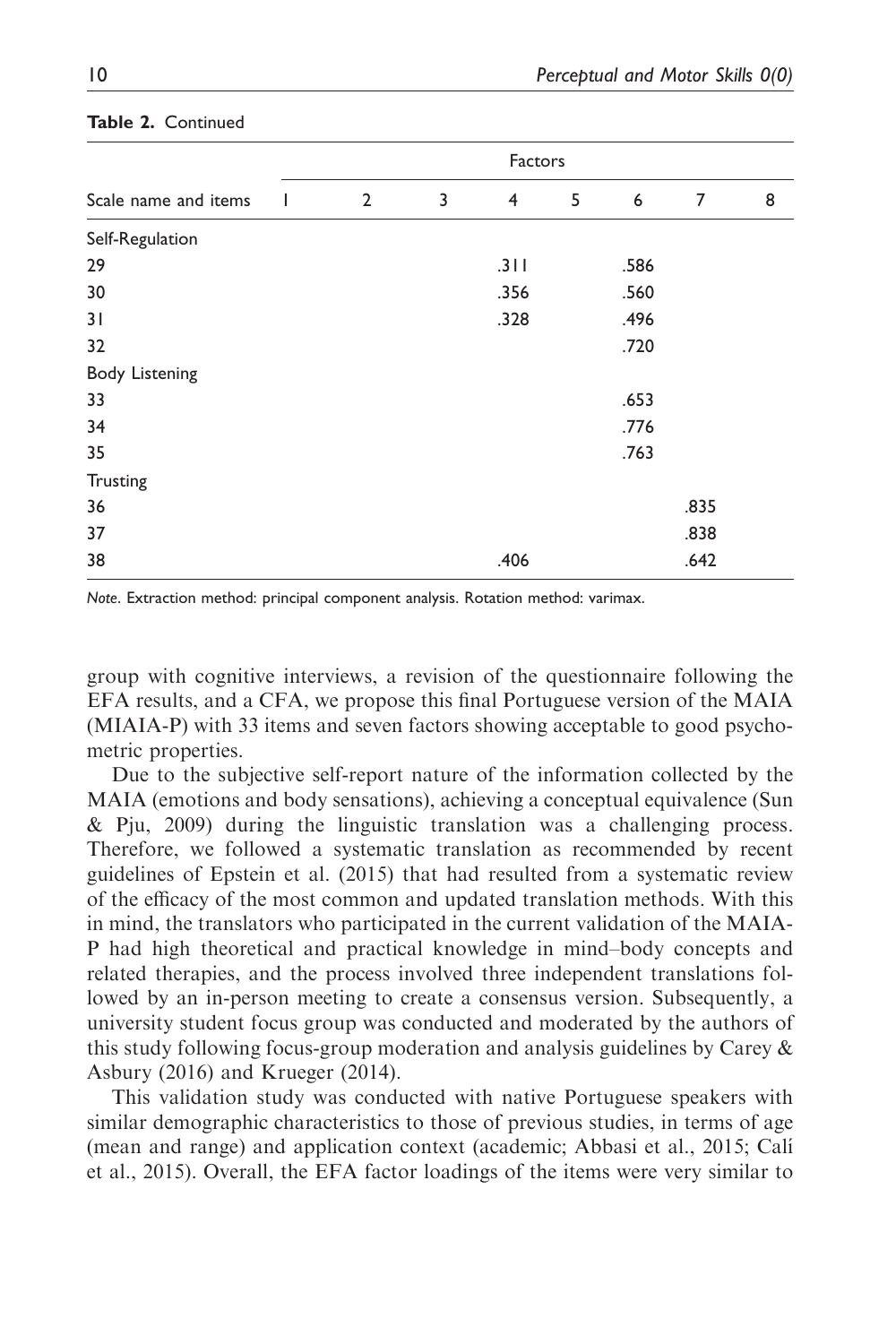

Figure 1. Path diagram for the confirmatory factor analysis of the final MAIA-P.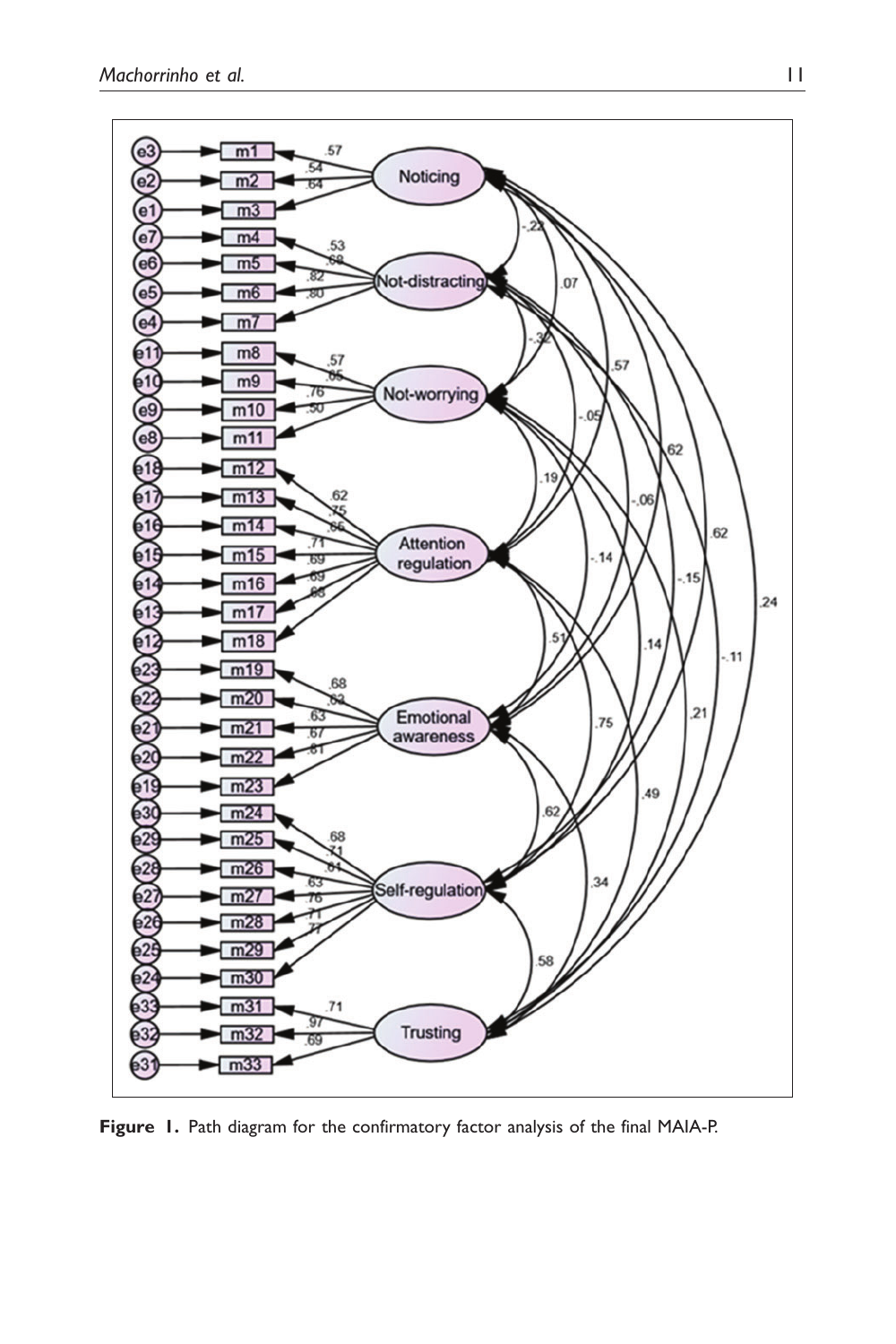|                             |         |             | $N = 286$                       | $N = 20$ |            |               |                          | Scale-scale correlations ( $n = 286$ ) |                                                                                         |          |
|-----------------------------|---------|-------------|---------------------------------|----------|------------|---------------|--------------------------|----------------------------------------|-----------------------------------------------------------------------------------------|----------|
|                             |         |             | Cronbach's Number<br>M SD alpha | Retest   | s<br>R     |               | Not- Attention Emotional |                                        | of items reliability Distracting Worrying Regulation Awareness Self-Regulation Trusting |          |
| Noticing                    |         | $3.4$ 0.8   |                                 | $574**$  | $-.165***$ | $\frac{1}{2}$ | $.402**$                 | $435**$                                | $.435**$                                                                                | $.204**$ |
| Not-Distracting             |         | $1.8 \t0.9$ | $\bar{\infty}$                  | $521*$   |            | $-0.255**$    | $-0.009$                 | $-0.51$                                | $-106$                                                                                  | 023      |
| Not-Worrying                | 2.6 0.9 |             | $\ddot{z}$                      | $.698**$ |            |               | 60                       | $-119$                                 | 098                                                                                     | $.134*$  |
| Attention Regulation        | 2.9 0.8 |             | 86                              | $.590**$ |            |               |                          | $433**$                                | 639**                                                                                   | $.427**$ |
| Emotional Awareness 3.7 0.8 |         |             | 8                               | 826**    |            |               |                          |                                        | $\frac{1}{2}$                                                                           | $.281**$ |
| Self-Regulation             |         | 2.6 0.9     | 87                              | $826*$   |            |               |                          |                                        |                                                                                         | $516**$  |
| Trusting                    |         | 3.5 1.0     | ۊ                               | $830**$  |            |               |                          |                                        |                                                                                         |          |

Table 3. Means With Standard Deviation, Consistency and Test–Retest Reliability, and Scale-Scale Correlations of the Portuguese Table 3. Means With Standard Deviation, Consistency and Test-Retest Reliability, and Scale-Scale Correlations of the Portuguese<br>MAIA-D between scales for N = 282. MAIA-P = Portuguese version of the Multidimensional Assessment of Interoceptive Awareness. \*Correlation significant at  $p < 05$ ,  $10^{\circ} > d$   $\ensuremath{\mathrm{10^{43} s}}$  $\cdot$  of  $p < 0$  .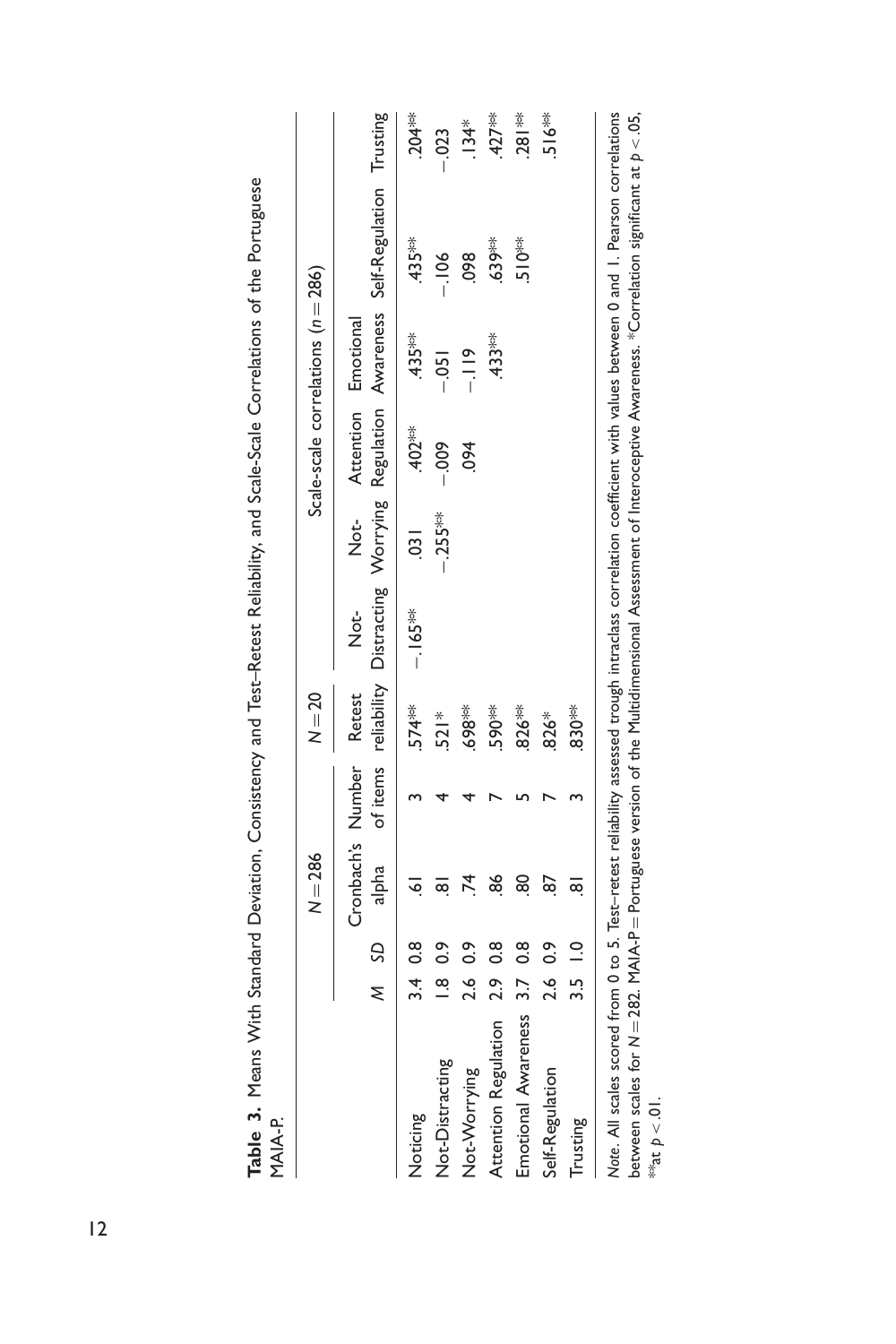|                                                                                                                                                                |                    |         | FFMQ                  |          |          |               | STAI           |
|----------------------------------------------------------------------------------------------------------------------------------------------------------------|--------------------|---------|-----------------------|----------|----------|---------------|----------------|
|                                                                                                                                                                | Nonjudge           | Observe | awareness<br>Act with | Describe | Nonreact | Trait-anxiety | State-anxiety  |
| Noticing                                                                                                                                                       | $-153$             | 282     | $-136$                | 292      | 274      | $.386*$       | $\overline{5}$ |
| Not-Distracting                                                                                                                                                | $-.127$            | $-086$  | $-172$                | 090      | $.323*$  | 037           | $-144$         |
| Not-Worrying                                                                                                                                                   | $-40$ <sup>*</sup> | $-.203$ | $-021$                | $-177$   | 138      | $-0.098$      | 64             |
| Attention Regulation                                                                                                                                           | $\overline{a}$     | $400*$  | $-150$                | $.345*$  | $.484**$ | $.477**$      | $.459***$      |
| Emotional Awareness                                                                                                                                            | 193                | .466*   | $-181$                | 273      | 322      | $.457**$      | 165            |
| Self-Regulation                                                                                                                                                | $-0.045$           | .485**  | $-.248$               | $.423**$ | $.531**$ | 34            | $.373*$        |
| Trusting                                                                                                                                                       | $-.270$            | $339*$  | $\frac{421}{3}$       | 890      | $.545**$ | $-208$        | $\frac{8}{3}$  |
| Note. Convergent and discriminatory validity assessed for a subgroup of sample B ( $n=40$ ). FFMQ = Five Facets of Mindfulness Questionnaire; STAI = State and |                    |         |                       |          |          |               |                |

Table 4. Pearson Correlations for Convergent (FFMQ) and Discriminatory (STAI) Validity. Table 4. Pearson Correlations for Convergent (FFMQ) and Discriminatory (STAI) Validity.

Trait Anxiety Inventory.<br>\*Correlation significant at  $p < .05$ , \*\* at  $p < .01$ . Trait Anxiety Inventory.

\*Correlation significant at  $p < 0.05$ , \*\* at  $p < 0.01$ .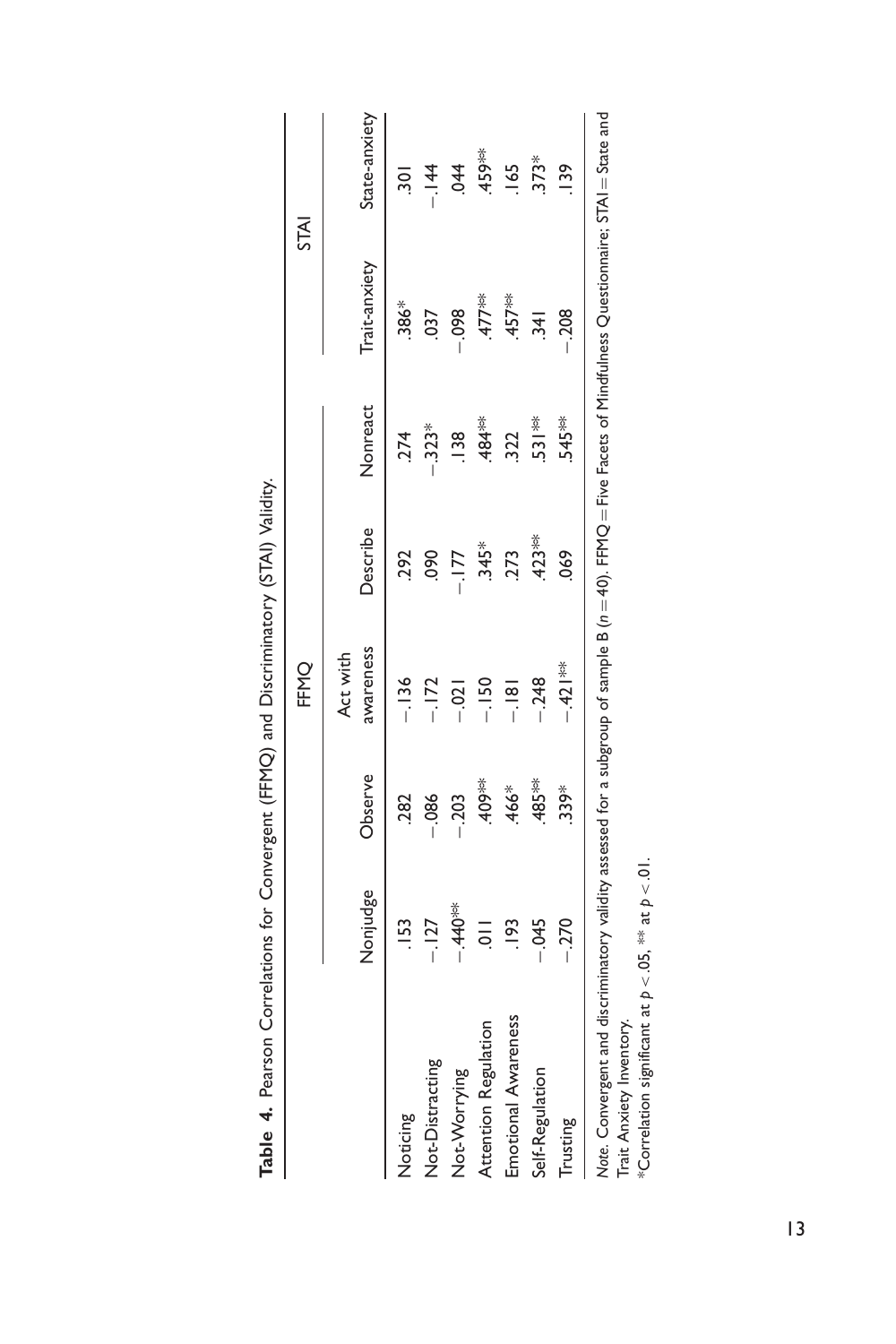the original English MAIA version. Furthermore, the combination of Items 29- 35 into a single factor (named *Self-Regulation*) as suggested in the present study by EFA is in line with the theoretical development of MAIA (Mehling et al., 2012), which pointed out five major dimensions for organizing the eight scales, and Self-regulation (Items 29–32) and Body listening (Items 33–35) were included in the same dimension *Mind–Body Awareness*. In our study, the EFA results showed that Item 4 had low and crossed factor loadings and was, therefore, excluded from the MAIA-P, similar to the Chilean version (Valenzuela-Moguillansky & Reyes-Reyes, 2015). Other items (17, 19, 22, 23, 24, 25, 29, 30, and 31) also had low (below .60) and crossed factor loadings, but their exclusion would not represent improvements in scales' internal consistencies, and a minimum loading value (.49) was accepted. At the same time, an improved combination of items for Not-Distracting and Not-Worrying scales was achieved by analyzing their factor loadings (greater than .60), item-scale correlation, and internal consistency of the scales if items were deleted. The exclusion of Items 5, 6, 11, and 14 appeared to improve the scales, but this interpretation should be considered carefully as, to our knowledge, this is the first time these new MAIA items were tested.

The seven-factor model structure was confirmed as adequate in the CFA. In fact, Lithuanian (Baranauskas et al., 2016) and Korean (Gim et al., 2016) validations also accepted adequate model fits with fewer factors than the original MAIA. In the Korean validation of the MAIA, the Items 29-35 also loaded on the same single factor, but the authors labeled that scale ''Return to Body'' (Gim et al., 2016, p.182). In our study, Items 29-31, which originally belonged to the Self-Regulation scale, also loaded (with low cross-loadings) on Factor 4, which corresponds to the Attention Regulation scale. This may be explained by the fact that the Portuguese expressions used in the Self-Regulation items are somehow similar to the ones used in the Attention Regulation scale, which indicate control of attention through a behavioral or internal self-regulation.

Scale-scale intercorrelations confirmed that the scales were relatively independent, except the Attention Regulation and Self-Regulation scales  $(r = .64)$ . One should note that this correlation value is comparable with the higher interscale correlation values reported in the original English version ( $r = .60$ ) and in the Italian and Chilean-Spanish validations of the MAIA ( $r = .62$  and  $r = .68$ , respectively; Calí et al., 2015; Valenzuela-Moguillansky  $\&$  Reyes-Reyes, 2015). As shown on the path diagram (Figure 1), the correlations between scales and specially those between Attention Regulation and Self-Regulation scales  $(r = .75;$  even though our Self-regulation scale is an aggregation of original Self-Regulation and Body Listening scales) are comparable with the results of Valenzuela-Moguillansky and Reyes-Reyes (2015) and Gim et al. (2016;  $r = .66$ and  $r = .83$ , respectively). Regarding the descriptive statistics of the Portuguese MAIA, we found that Items 2, 21, 22, and 23 presented higher means in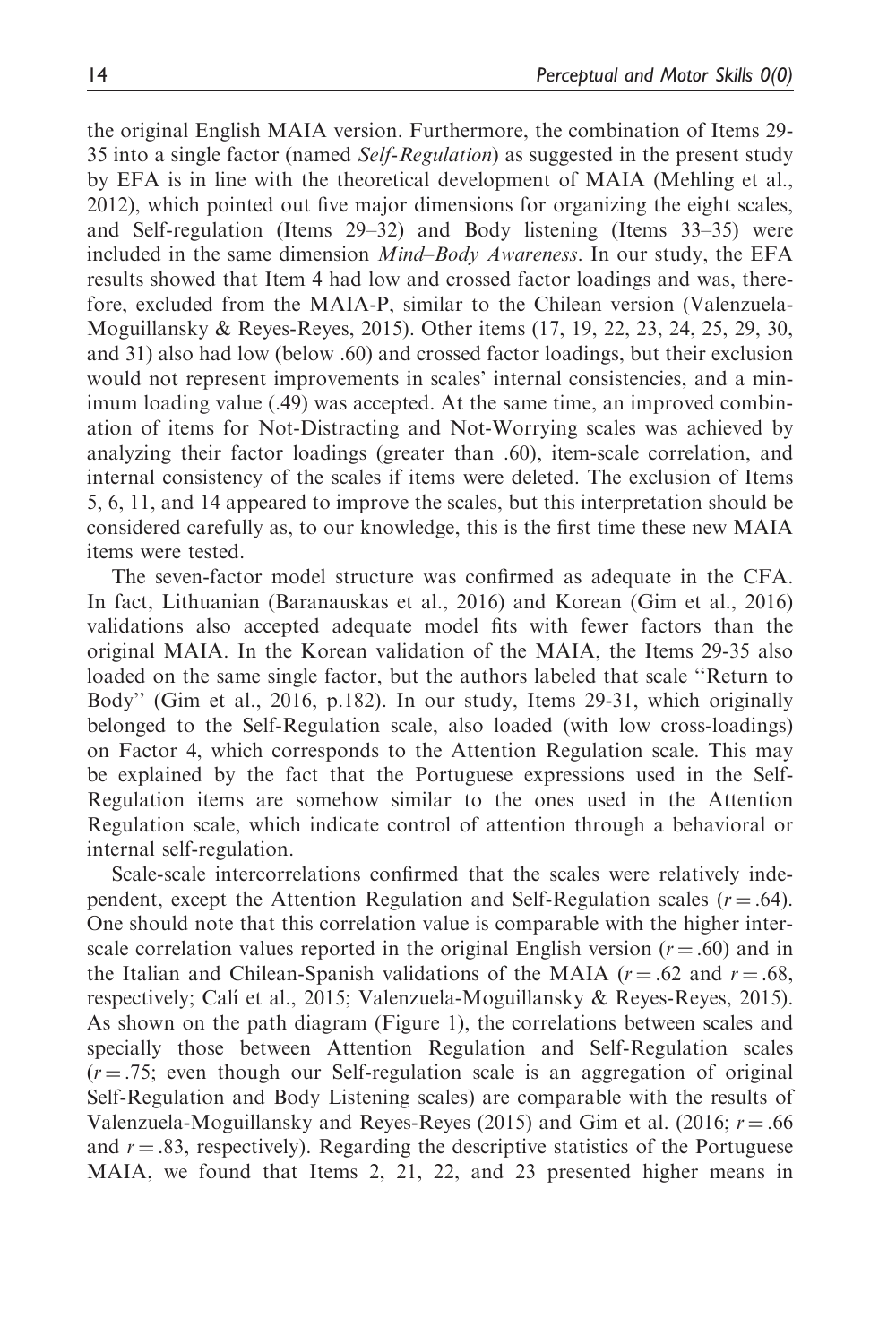comparison with the other items, which led to higher values of positive kurtosis. We think that this may have been caused by the fact that all of these items refer to positive body sensations and positive emotions, which can possibly be more easily noticed and expressed than negative ones.

The internal consistency of the Portuguese MAIA scales was good (Noticing and Not-Worrying scales) to very good. Also, the model found in the present study has moderate or good test–retest reliability, in four and three scales, respectively. In addition, we found good values for convergent validity of Portuguese MAIA but not for its discriminatory validity, contrasting with previous studies that showed stronger negative associations between MAIA and STAI-T (especially with the Not-Worrying scale). Still, the correlations between MAIA and FFMQ scales and the lack of an association between MAIA scales and STAI-T confirm that the MAIA scales are assessing a mindful style of interoceptive bodily awareness rather than an anxiety-driven style. We suggest the application of the Portuguese MAIA in samples with a high number of mind–body practitioners to assess criterion validity and discrimination between groups, as well as using the MAIA questionnaire in intervention studies so we can analyze its sensitivity to change for assessing intervention effects. Finally, we would like to note that, although the present validation included a relatively large sample (total  $n = 486$ ) with fair sex distribution (total 59% females), the sample was not representative of the general Portuguese population.

# **Conclusions**

This study showed that this Portuguese version of the MAIA (the MAIA-P) has acceptable psychometric properties. EFA suggested a seven-factor model with 33 items, which was confirmed by CFA in a separate sample with satisfactory goodness of fit indices. Furthermore, the MAIA-P shows good reliability (internal consistency and test–retest reliability) and acceptable convergent validity, and for discriminatory validity, it has no correlation with an anxiety inventory. In summary, the present study showed that the MAIA-P (available online at [https://www.osher.ucsf.edu/maia/\)](https://www.osher.ucsf.edu/maia/) is an appropriate tool to assess interoceptive awareness in the Portuguese population and can be applied in research and further assessed for its validity in clinical settings.

#### Declaration of Conflicting Interests

The author(s) declared no potential conflicts of interest with respect to the research, authorship, and/or publication of this article.

# Funding

The author(s) received no financial support for the research, authorship, and/or publication of this article.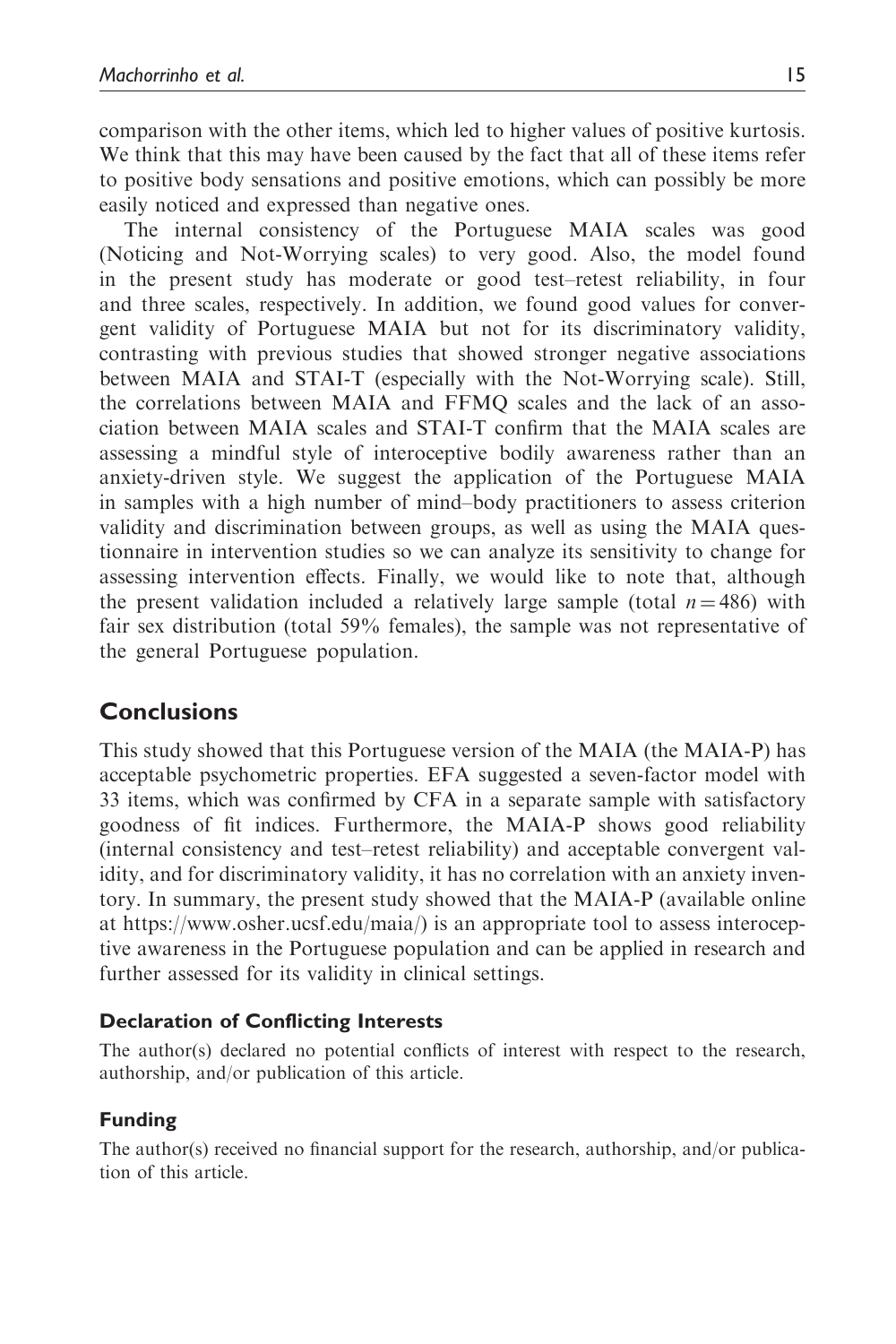### ORCID iD

Joana Machorrinho  $\bullet$  <http://orcid.org/0000-0002-1938-0782>

#### **References**

- Abbasi, M., Ghorbani, N., Hatami, J., & Lavasani, M. G. (2015). Validity and reliability of multidimensional assessment of interoceptive awareness in Iranian students (Unpublished report). Faculty of Psychology and Educational Sciences, University of Tehran. Retrieved from [https://www.osher.ucsf.edu/wpcontent/uploads/2012/10/](https://www.osher.ucsf.edu/wpcontent/uploads/2012/10/MAIA_Persian_validation.pdf) [MAIA\\_Persian\\_validation.pdf](https://www.osher.ucsf.edu/wpcontent/uploads/2012/10/MAIA_Persian_validation.pdf)
- Baer, R. A., Smith, G. T., Hopkins, J., Krietemeyer, J., & Toney, L. (2006). Using selfreport assessment methods to explore facets of mindfulness. Assessment, 13(1), 27–45. doi:10.1177/1073191105283504
- Baranauskas, M., Grabauskait, A., & Griskova-Bulanova, I. (2016). Psychometric characteristics of Lithuanian version of Multidimensional Assessment of Interoceptive Awareness (MAIA LT). Neurologijos Seminarai, 20(70), 202–206. doi:10.3389/ fpsyg.2015.00120
- Bornemann, B., Herbert, B. M., Mehling, W. E., & Singer, T. (2014). Differential changes in self-reported aspects of interoceptive awareness through 3 months of contemplative training. Frontiers in Psychology, 5, 1504. doi:10.3389/fpsyg.2014.01504
- Brown, T. (2015). Confirmatory factor analysis for applied research (second.). New York, NY: The Guilford Press.
- Brown, T., Berner, L., Jones, M., Reilly, E., Cusack, A., Anderson, L. K., ... Wierenga, C. E. (2017). Psychometric evaluation and norms for the Multidimensional Assessment of Interoceptive Awareness (MAIA) in a clinical eating disorders sample. European Eating Disorders Review, 25(5), 411–416. doi:10.1002/erv.2532
- Brytek-Matera, A., & Koziel, A. (2015). The body self-awareness among women practicing fitness: A preliminary study. Polish Psychological Bulletin, 46(1), 104–111. doi:10.1515/ppb-2015-0014
- Calí, G., Ambrosini, E., Picconi, L., Mehling, W., & Committeri, G. (2015). Investigating the relationship between interoceptive accuracy, interoceptive awareness, and emotional susceptibility. Frontiers in Psychology, 6, 1202. doi:10.3389/ fpsyg.2015.01202
- Carey, M., & Asbury, J. (2016). Focus group research. New York, NY: Routledge.
- Ceunen, E., Vlaeyen, J., & van Diest, I. (2016). On the origin of interoception. Frontiers in Psychology, 7, 743. doi: 10.3389/fpsyg.2016.00743
- Craig, A. (2008). Interoception and emotion: A neuroanatomical perspective. In M. Lewis, J. M. Haviland-Jones & L. F. Barrett (Eds.), Handbook of emotions (3rd., pp. 272–288). New York, NY: Guilford Press.
- Daubenmier, J. (2005). The relationship of yoga, body awareness, and body responsiveness to self-objectification and disordered eating. Psychology of Women Quarterly, 29, 207–219. doi:10.1111/j.1471-6402.2005.00183.x
- de Jong, M., Lazar, S. W., Hug, K., Mehling, W. E., Hölzel, B. K., Sack, A. T., ... Gard, T. (2016). Effects of mindfulness-based cognitive therapy on body awareness in patients with chronic pain and comorbid depression. Frontiers in Psychology (Vol. 7, p. 967) doi:10.3389/fpsyg.2016.00967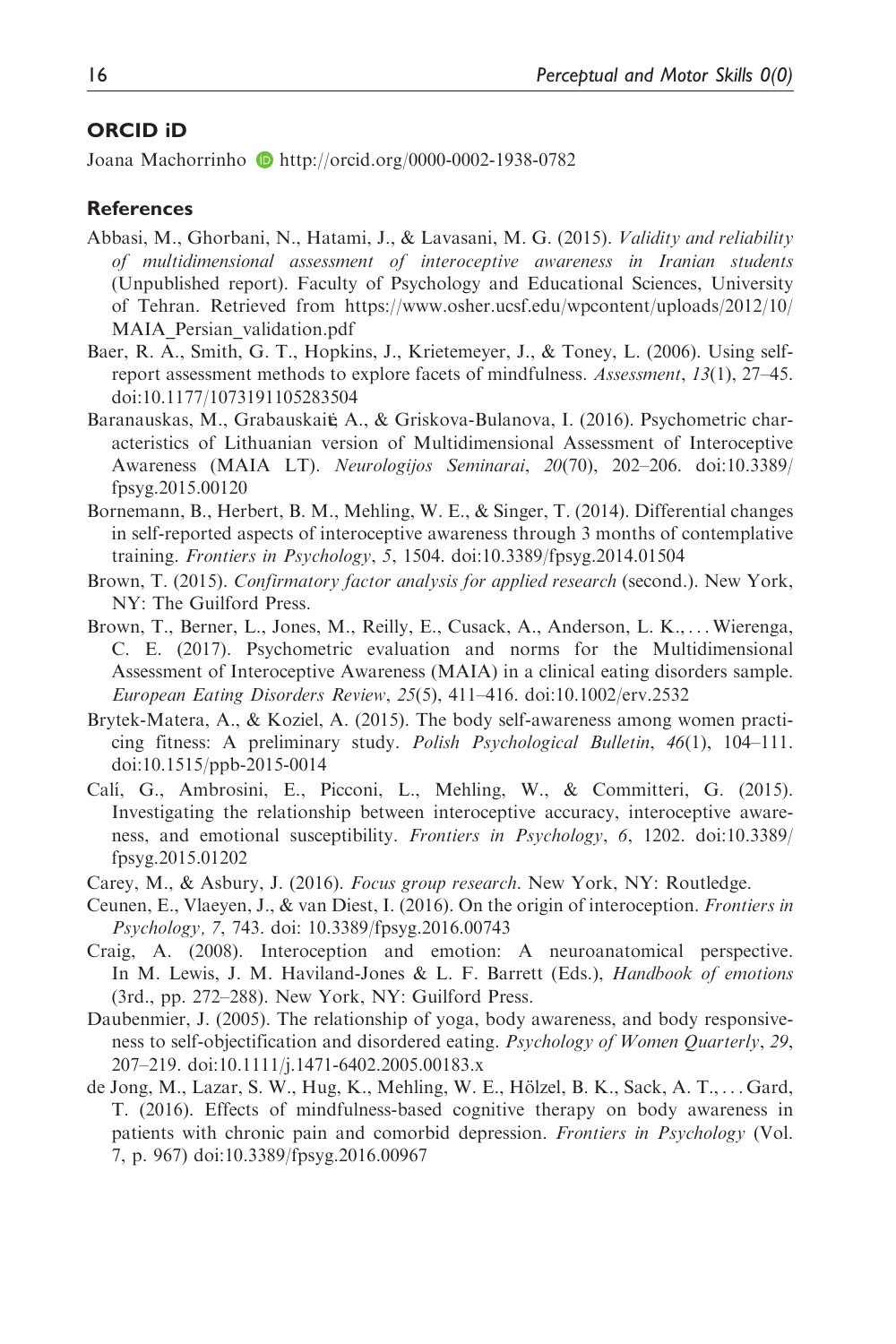- Duquette, P. (2017). Increasing our insular world view: Interoception and psychopathology for psychotherapists. Frontiers in Neuroscience, 11, 135. doi:10.3389/ fnins.2017.00135
- Epstein, J., Santo, R. M., & Guillemin, F. (2015). A review of guidelines for cross-cultural adaptation of questionnaires could not bring out a consensus. Journal of Clinical Epidemiology, 68(4), 435–441. doi:10.1016/j.jclinepi.2014.11.021
- Farb, N., Daubenmier, J., Price, C. J., Gard, T., Kerr, C., Dunn, B. D., ... Mehling, W. E. (2015). Interoception, contemplative practice, and health. Frontiers in Psychology, 6, 763doi:10.3389/fpsyg.2015.00763
- Fissler, M., Winnebeck, E., Schroeter, T., Gummersbach, M., Huntenburg, J. M., Gaertner, M., & Barnhofer, T. (2016). An investigation of the effects of brief mindfulness training on self-reported interoceptive awareness, the ability to decenter, and their role in the reduction of depressive symptoms. Mindfulness, 7(5), 1170–1181. doi:10.1007/s12671-016-0559-z
- Garfinkel, S., & Critchley, H. (2013). Interoception, emotion and brain: New insights link internal physiology to social behaviour. Commentary on: ''Anterior insular cortex mediates bodily sensibility and social anxiety'' by Terasawa et al. (2012). Social Cognitive and Affective Neuroscience, 8(3), 231–234. doi:10.1093/scan/nss140
- Garfinkel, S., Seth, A., Barrett, A., Suzuki, K., & Critchley, H. (2015). Knowing your own heart: Distinguishing interoceptive accuracy from interoceptive awareness. Biological Psychology, 104, 65–74. doi:10.1016/j.biopsycho.2014.11.004
- General Assembly of the World Medical Association. (2014). World Medical Association Declaration of Helsinki: Ethical principles for medical research involving human subjects. The Journal of the American College of Dentists, 81(3), 14.
- Gim, W., Sim, K., & Cho, O. (2016). Korean Multidimensional Assessment of Interoceptive Awareness (K-MAIA): Development and validation. Korean Journal of Stress Research, 24(3), 177–192. doi:10.17547/kjsr.2016.24.3.177
- Gregório, S., & Gouveia, J. (2011). Facetas de mindfulness: Características psicométricas de um instrumento de avaliação [Facets of Mindfulness: psychometric characteristics] of an assessment instrument]. Psychologica, 54, 259–280.
- IBM Corp.. (2017). IBM SPSS Statistics for Windows, Version 24.0. Armonk, NY: Author.
- Kabat-Zinn, J. (2008). Full catastrophe living: Using the wisdom of your body and mind to face stress, pain, and illness (15th.). New York, NY: Random House.
- Khalsa, S. S., Adolphs, R., Cameron, O. G., Critchley, H. D., Davenport, P. W., Feinstein, J. S., ... Paulos, M. P. (2018). Interoception and mental health: A roadmap. Biological Psychiatry: Cognitive Neuroscience and Neuroimaging, 3(6), 501–513. doi:10.1016/j.bpsc.2017.12.004
- Kline, R. (2005). Principles and practice of structural equation modeling (second edition.). New York, NY: The Guilford Press.
- Koo, T., & Li, M. (2016). A guideline for selecting and reporting intra-class correlation coefficients for reliability research. Journal of Chiropractic Medicine, 15(2), 155–163. doi:10.1016/j.jcm.2016.02.012
- Krueger, R. (2014). Focus groups: A practical guide for applied research. London, England: Sage.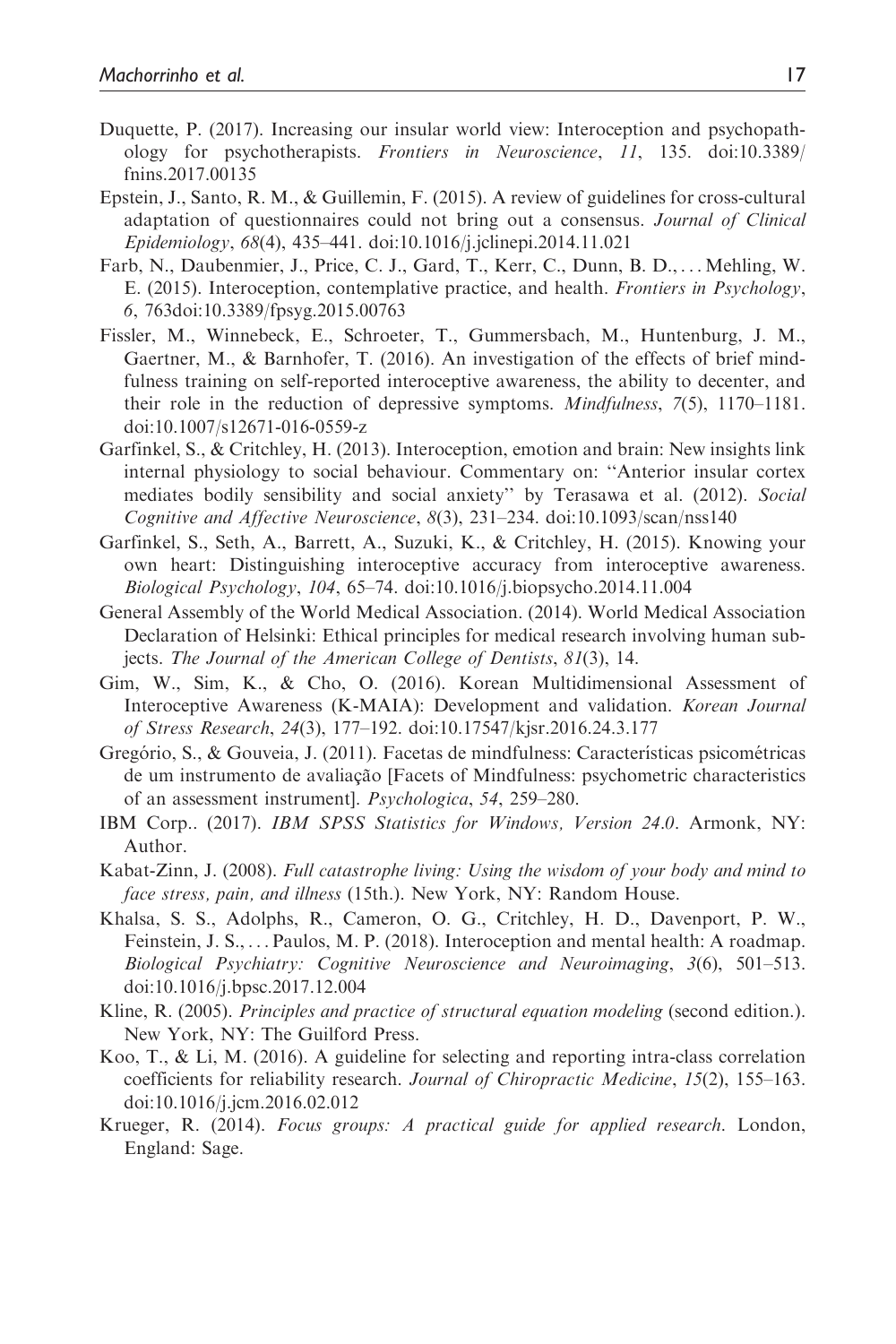- Leech, N., Barrett, K., & Morgan, G. (2005). SPSS for intermediate statistics: Use and interpretation. Mahwah, NJ: Lawrence Erlbaum Associates.
- Lin, F., Hsu, C., Mehling, W., & Yeh, M. (2017). Translation and psychometric testing of the Chinese version of the multidimensional assessment of interoceptive awareness. Journal of Nursing Research, 25(1), 76–84. doi:10.1097/jnr.0000000000000182
- Lourenco, A., & Parreira, P. (2012). Ansiedade dos estudantes perante o ensino clínico [Students anxiety towards clinical teachings]. International Journal of Developmental and Educational Psychology – INFAD Revista de Psicología,  $4(1)$ , 203–212. Retrieved from<http://dehesa.unex.es/handle/10662/3591>
- Mehling, W. (2016). Differentiating attention styles and regulatory aspects of selfreported interoceptive sensibility. Philosophical Transactions of the Royal Society B, 371(1708), pii: 20160013. doi:10.1098/rstb.2016.0013
- Mehling, W., Gopisetty, V., Daubenmier, J., Price, C., Hecht, F. M., & Stewart, A. (2009). Body awareness: Construct and self-report measures.  $P$ loS One,  $4(5)$ , e5614. doi:10.1371/journal.pone.0005614
- Mehling, W., Price, C., Daubenmier, J., Acree, M., Bartmess, E., & Stewart, A. (2012). The Multidimensional Assessment of Interoceptive Awareness (MAIA). PLoS One, 7(11), e48230. doi:10.1371/journal.pone.0048230
- Mehling, W. E., Chesney, M. A., Metzler, T. J., Goldstein, L. A., Maguen, S., Geronimo, C., ... Neylan, T. C. (2017). A 12-week integrative exercise program improves selfreported mindfulness and interoceptive awareness in war veterans with posttraumatic stress symptoms. Journal of Clinical Psychology, 74(4), 554–565. doi:10.1002/ jclp.22549
- Muir, K., Madill, A., & Brown, C. (2017). Individual differences in emotional processing and autobiographical memory: Interoceptive awareness and alexithymia in the fading affect bias. Cognition and Emotion, 31(7), 1392–1404. doi:10.1080/02699931.2016.1225005
- Mul, C. L., Stagg, S. D., Herbelin, B., & Aspell, J. E. (2018). The feeling of me feeling for you: Interoception, alexithymia and empathy in autism. Journal of Autism and Developmental Disorders, 48, 2953–2967. doi:10.1007/s10803-018-3564-3
- Porges, S. W. (1993). Body perception questionnaire: Laboratory of Developmental Assessment. Maryland: University of Maryland.
- Shields, S., Mallory, M., & Simon, A. (1989). The body awareness questionnaire: Reliability and validity. Journal of Personality Assessment, 53, 802–815. doi:10.1207/ s15327752jpa530416
- Silva, D. (2003). O Inventário de Estado-Traço de Ansiedade (S.T.A.I.) de Spielberger-Forma Y [The State and Trait Anxiety Inventory (STAI) of Spielberger – Y Form]. In M. M. Gonçalves, M. R. Simões, L. S. Almeida & C. Machado (Eds.), Avaliação psicológica, Volume I (pp. 45–63). Coimbra, Portugal: Quarteto.
- Spielberger, C. D. (1983). Manual for the State-Trait Anxiety Inventory: STAI (Form Y). Palo Alto, CA: Consulting Psychologist Press.
- Sun, C. W., & Pju, K. (2009). Questionnaire translation and psychometric properties evaluation. SEGi University College, 2(2), 45-51.
- Tsakiris, M. (2010). My body in the brain: A neurocognitive model of body-ownership. Neuropsychologia, 48(3), 703–712. doi:10.1016/j.neuropsychologia.2009.09.034